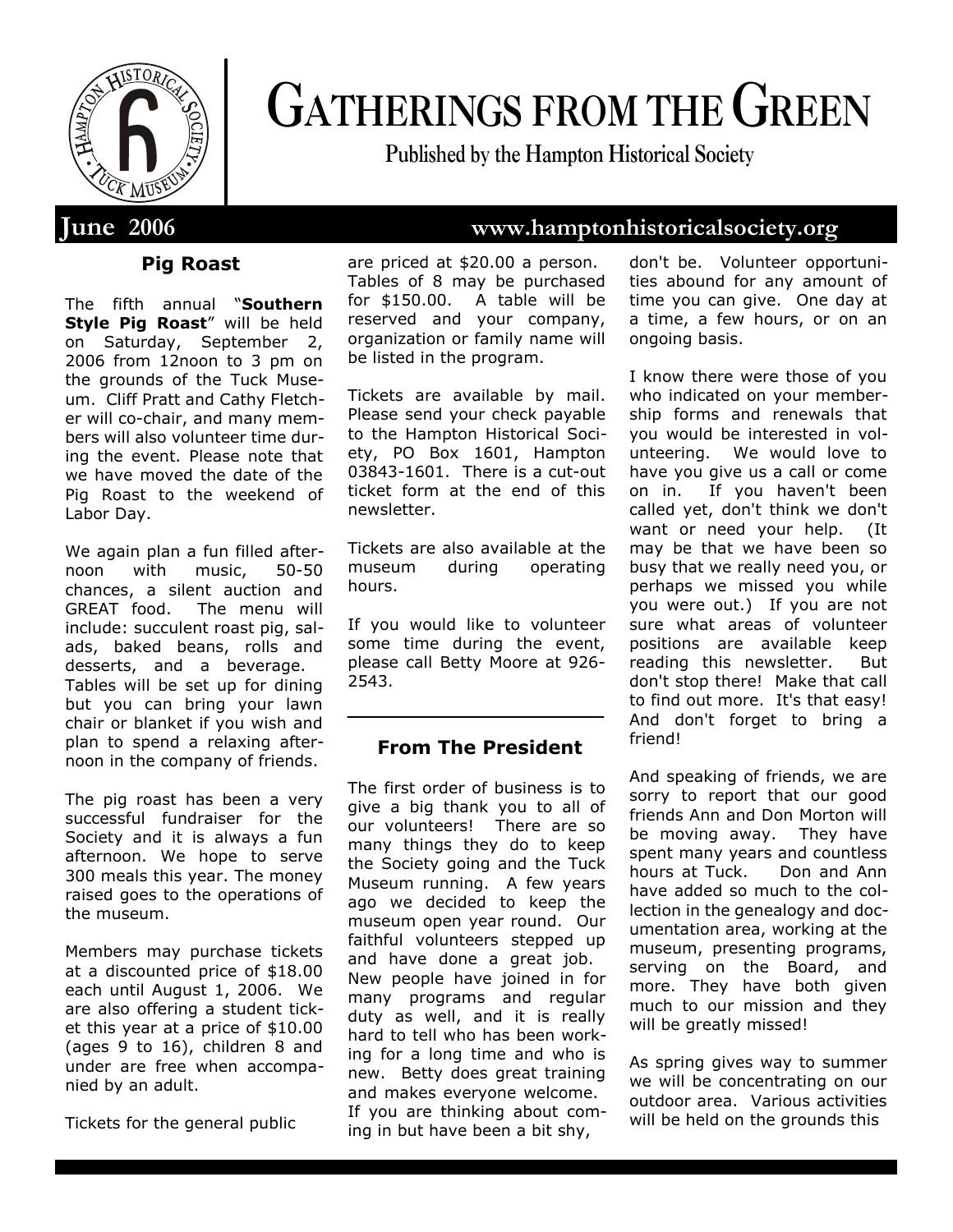### **PAGE 2**

summer. There is the "Arts in the Park" program for young children through the Rec. Department, as well as a "Summer Fest" on July 15. The Rockingham County Crafters will be holding their annual summer event on Aug. 5th, and the Hampton Community Band will be playing on the evening of Aug. 14. We will continue to have Tuck Museum open each Wed., Fri., and Sun. afternoons from 1 to 4 p.m. Along with all this activity we will also be working on our barn and the beach cottage. The Pig Roast will bring the perfect ending to our summer happenings. I hope to see you around this summer. Come on over to Tuck and enjoy the season!

Sammi Moe

#### **Annual Meeting**

Our annual meeting will take place this year on Oct. 14, 2006 at the St. James Masonic Lodge. We will have dinner at 6 p.m. with a program following at about 7 p.m. Our speaker this year will be Rebecca Rule, author and humorist. Rebecca's programs are always entertaining! I hope you will join us for this meeting and great program.

Dinner will be buffet style, and will include roast pork and all the trimmings. The cost of the dinner will be \$8.50. The meeting and program is open to all. Save the date now, and we will have more information in the September newsletter, or call Sammi at 929-0881

#### **Focus on the Collection: The Standing Stool**

The standing stool came to America with the seventeenth-century settlers. Puritans believed that crawling was unnatural and demeaning and made every effort to encourage their children to

stand and walk at a very early age. The first standing stools were simple round stools with a hole in the center into which the mother would place the child. Some were equipped with wheels and were called walking stools. Parents thought that these devices would encourage their children to grow erect and straight, physically and morally. The standing stool did of



course have the advantage of keeping the child off the floor and away from the dangers of the fireplace or stairs. The walking stool offered no such benefits, but it continued to be used in some American homes until the beginning of the nineteenth century.

In the early nineteenth century, as attitudes toward raising children became more lenient, the form and purpose of the standing stool changed. It assumed the shape we see here: a simple box

with a board seat and a tray for small toys at the front. The child could sit or stand and play with his toys, yet be safe from harm. Karen Calvert, author of *Children in the House* (Boston, 1992), notes that by the early nineteenth century, standing stools were not common, and the few produced at that time were homemade and fairly crude. Our standing stool is just such a piece of furniture, simply made, and rather uncomfortable in appearance. The history of our stool is



not known, but the Rev. Roland Sawyer, a local historian born in the 1870s, had in his family a standing stool just like it, which had come from the Dows of Kensington. These two stools were rare survivals even then and may well have been used in the Hampton area long after they went out of fashion in other regions.

Elizabeth Aykroyd (top picture from *Children in the House*)

#### **Always on a Sunday**

We are looking for volunteers to help out by working at the Museum Sunday afternoons from 1-4 pm. With a large enough base to draw from, it will only entail working one Sunday every few months. Training is provided according to your schedule. Call Betty Moore for more details at 926-2543.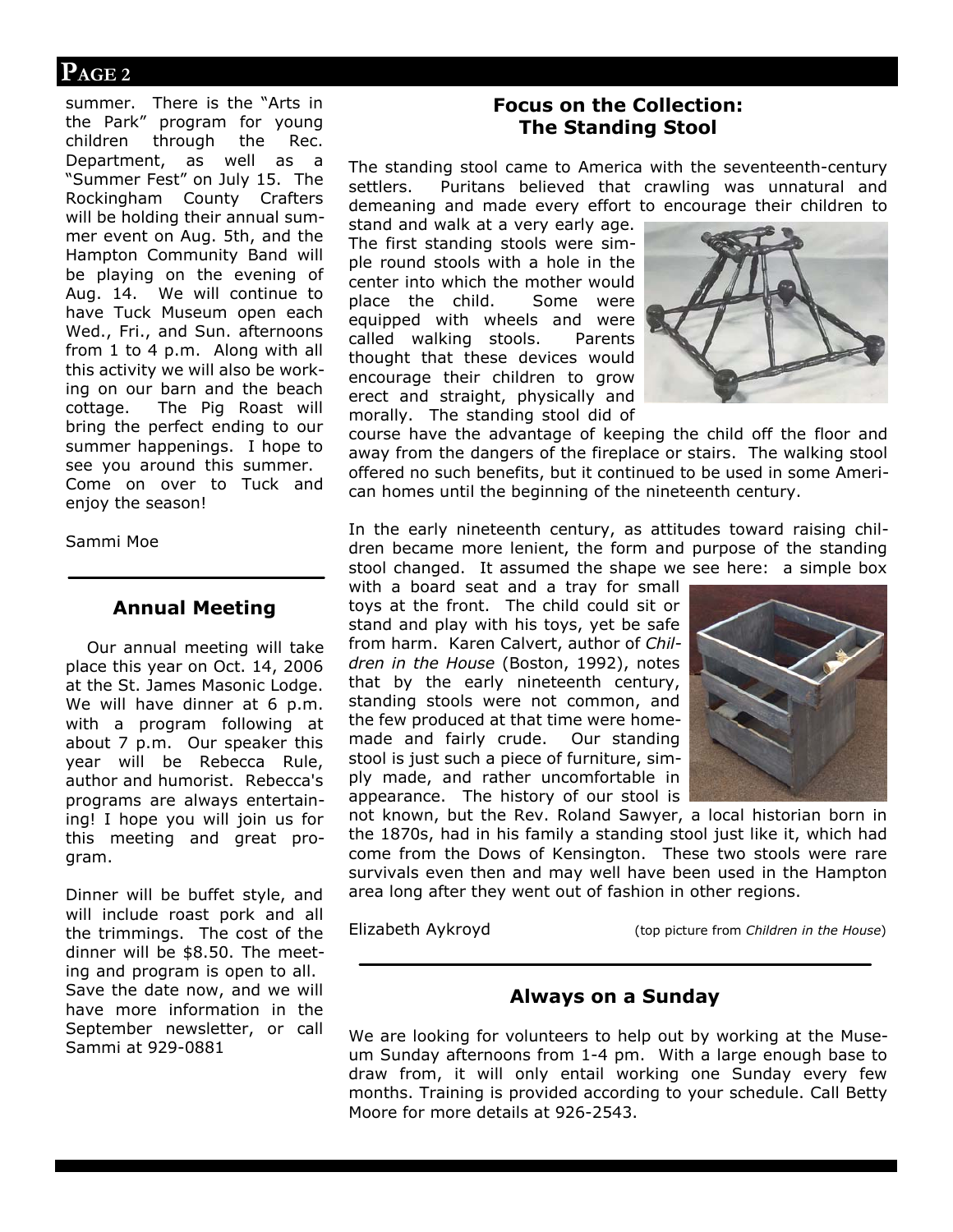#### **Director's Report**

We've just finished three weeks of school tours for the third and eighth grades involving the museum and Pine Grove Cemetery. The rain has provided additional challenges. Our basement sump pump is



getting a workout and the cemetery has a huge tree limb that came down during high winds. But we survived.

With school programs over until the fall, we move ahead preparing for summer activities. Most visitors come from some distance as they are doing genealogy research



on their families. Early settlers soon became entwined with each other by marriage, because Hampton was so small, so their list of family relations gets quite long. Visitors to Hampton (and residents) are fortunate, because besides the museum which has the material culture (objects, photos, manuscripts, buildings) - the Lane Memorial Library has done a stellar job with their history web site and the Dearborn Room dedicated to local history. Both the library and museum are lucky to have dedicated volunteers to help- without them we couldn't offer the expert knowledge and experience that we do.

Throughout the summer we will be working on our outdoor collection of buildings - the tourist cabin and barn. The sill was replaced on the tourist cabin and soon it will be lowered to its base. Oak trunnels, or pegs, have been carved for the barn and the posts and beams will be repaired and checked in preparation for the barn raising. The volunteers at the museum will be participating in the Parks and Recreation Department Summer Fest (7/15), craft fair  $(8/5)$  band concert  $(8/14)$ , pig roast  $(9/2)$  and other events held on our beautiful property. It is such a lovely location and we are pleased when we

#### can share it with others.

Our website keeps expanding monthly. Rich Hureau has developed a collection of prints and cards from our collection for sale. They are well worth checking out.

Cataloging and research projects continue - we are working two interesting projects. Photos and other items relating to the Hampton Fire Department were given in memory of former fire chief Howard Stickney who had been with the department for 27 years. The second involves a collection of photos and memorabilia relating to the Hampton Academy Class of 1930.

And the beat goes on. Betty



#### **F.Y.I.**

The James House Association will be holding a Strawberry Rhubarb Festival on June 25 at noon. They encourage anyone interested to enter their favorite strawberry recipe in the contest. Following this event they will hold their annual meeting. For more information please call Skip Webb at 926-3851, or Ann Kaiser at 926-8538.

Beach clean ups continue on the 3rd Thursday each month at 8:00 a.m. through the summer. For more information or to volunteer please call Sammi at 929-0881.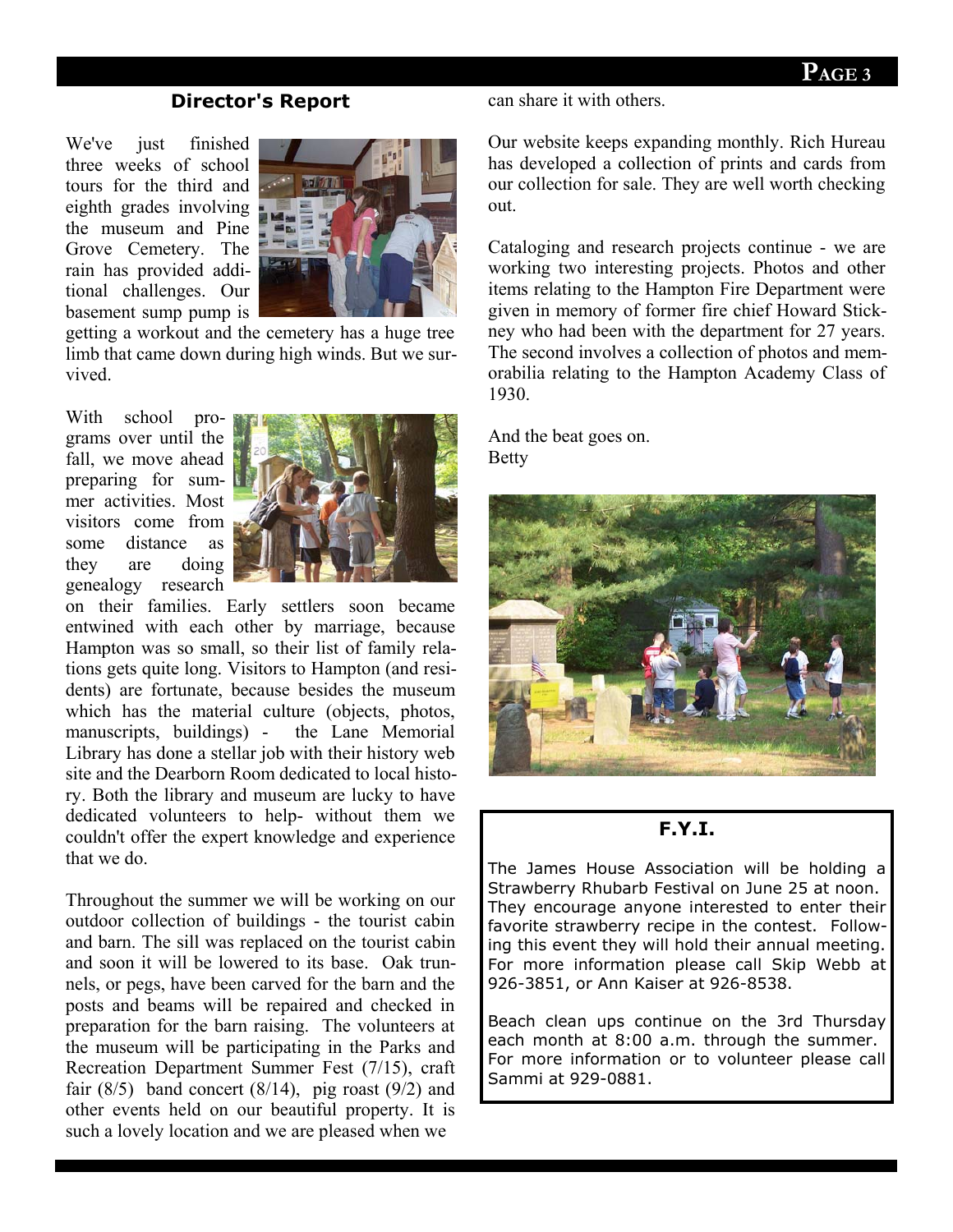#### **Barn Update**

The barn floor is compete! Fortunately, we made an early spring decision and poured the floor for the barn before the May rains and we are happy to report that all the concrete work is now finished. The floor will provide a great work surface as we dry fit the bends prior to raising them.

We have inspected the posts from the frame and have determined that three of them will require replacement or major repairs. The other thirteen posts will be used with minor repairs necessary.

Chet Riley and Dave DeGagne will be tackling the posts in early summer. There is a lot of detailed work that must be done prior to the raising. Weather and time will play a major role in whether the job can be completed this year.

The fundraising continues, we are about half way to our goal of \$60,000. We will likely raise the barn but not install the final siding because of financial limitations. We anticipate that once the frame is up, that monies will be donated to put the finishing touches on the building.

Donations can be mailed to the Hampton Historical Society at PO Box 1601, Hampton 03843 or made on our website. We encourage experienced timber framers to volunteer their time. Please call Ben Moore at 926-2543 if you would like to help.



Chet Riley, Aaron Sturgis, and Dave DeGagne discussing plans for raising the Leavitt House barn

#### **Prints From Our Collection**



The HHS is pleased to announce the availability of beautiful, color reproduction prints of selected paintings, photographs, signs, and postcards from our collection. Selections include paintings by Charles Henry Turner, a hand-tinted 1920 aerial photograph of Hampton, a striking 1892 black and white photograph of seaweed gathering on the beach, and water color paintings by various Hampton-area residents. We also offer enlargements of several of our vintage postcards, which make spectacular prints.

All prints are available in the following sizes:

| Notecard with envelope\$2.50 |  |
|------------------------------|--|
| $81/2 \times 11$ \$10.       |  |
| $11 \times 14$ \$15.         |  |
| $12 \times 16$ \$20.         |  |

Prints are on high-quality, heavy-weight matte paper, suitable for framing. Custom print sizes are available on request.

By special order, we will enlarge and print ANY postcard in our large vintage collection at sizes 8.5x11 and larger.

So come in and browse our catalog of prints, or see it online at: www.hamptonhistoricalsociety.org on the Museum Store page.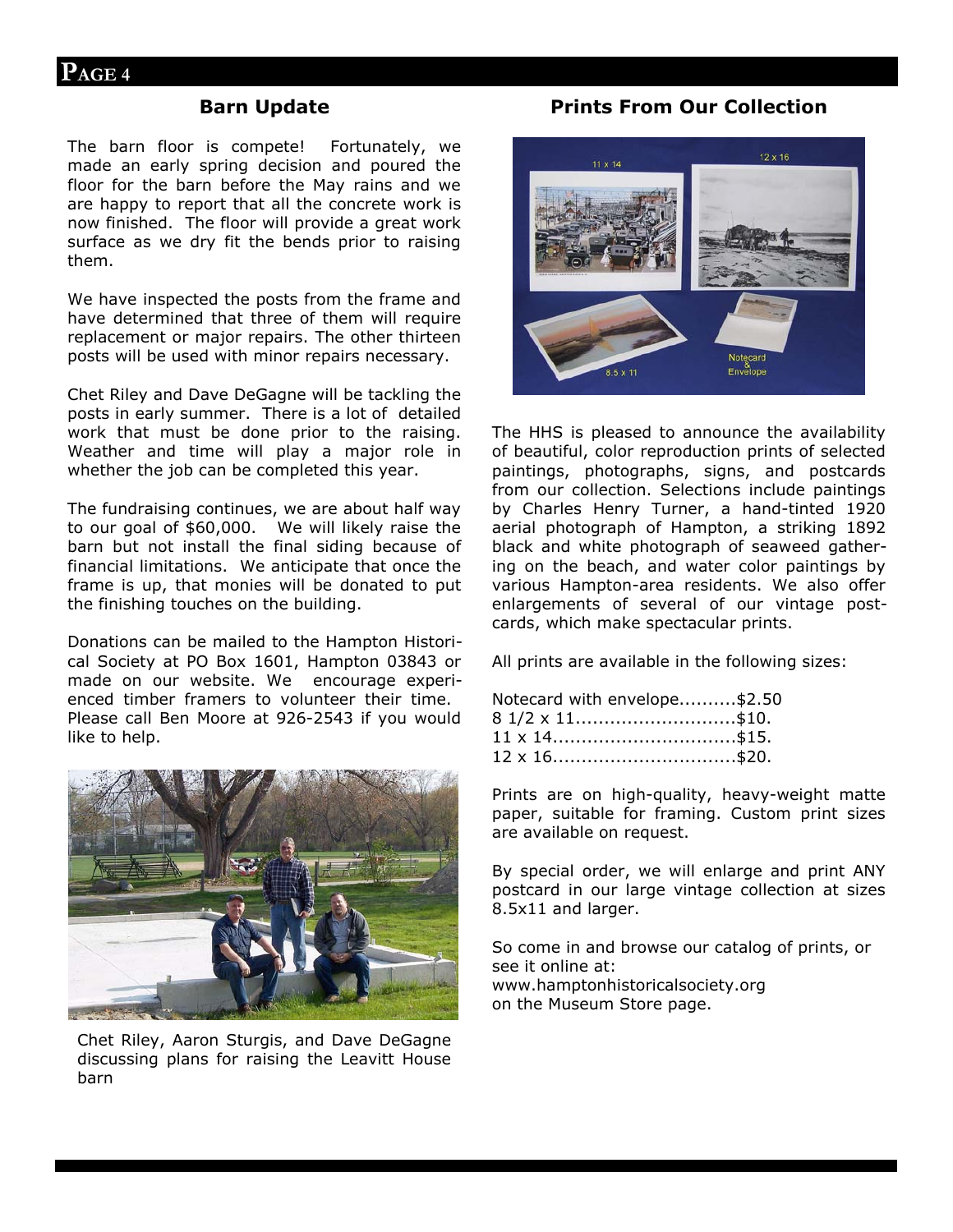#### **PAGE 5**

#### **MISSION**

The mission of this organization shall be to promote and honor the history and heritage of the town of Hampton, New Hampshire and its founders and inhabitants; and to preserve such history for future generations.

#### **Board of Trustees**

President Sammi Moe Vice President Linda Metcalf Treasurer Bob Dennett

Secretary Catherine Redden

**Trustees** 

Elizabeth Aykroyd Percy Annis Bud DesRochers Catherine Fletcher Richard Hureau Dyana Martin Tom McGuirk Ben Moore Liz Premo Jean Shaw

#### **Hampton Historical Society PO Box 1601 Hampton, NH 03843-1601 603-929-0781**

#### **Pig Roast Ticket Order Form**

September 2, 2006

I would like to order tickets for the Hampton Historical Society Pig Roast

| Adult tickets at \$20 each<br>Advance Sale Member tickets at \$18 each<br>(Must be ordered by August 1)<br>Student tickets (ages 9-16) at \$10 each<br>Table for eight at \$150 per table<br>Children 8 and under free when accompanied by an adult<br>Total |  |
|--------------------------------------------------------------------------------------------------------------------------------------------------------------------------------------------------------------------------------------------------------------|--|
| Ticket options (select one)                                                                                                                                                                                                                                  |  |
| Mail tickets directly to:<br>Name:<br>Address:<br>or<br>Hold my tickets at the serving line. But notify me for confirmation<br>Phone # or email address                                                                                                      |  |